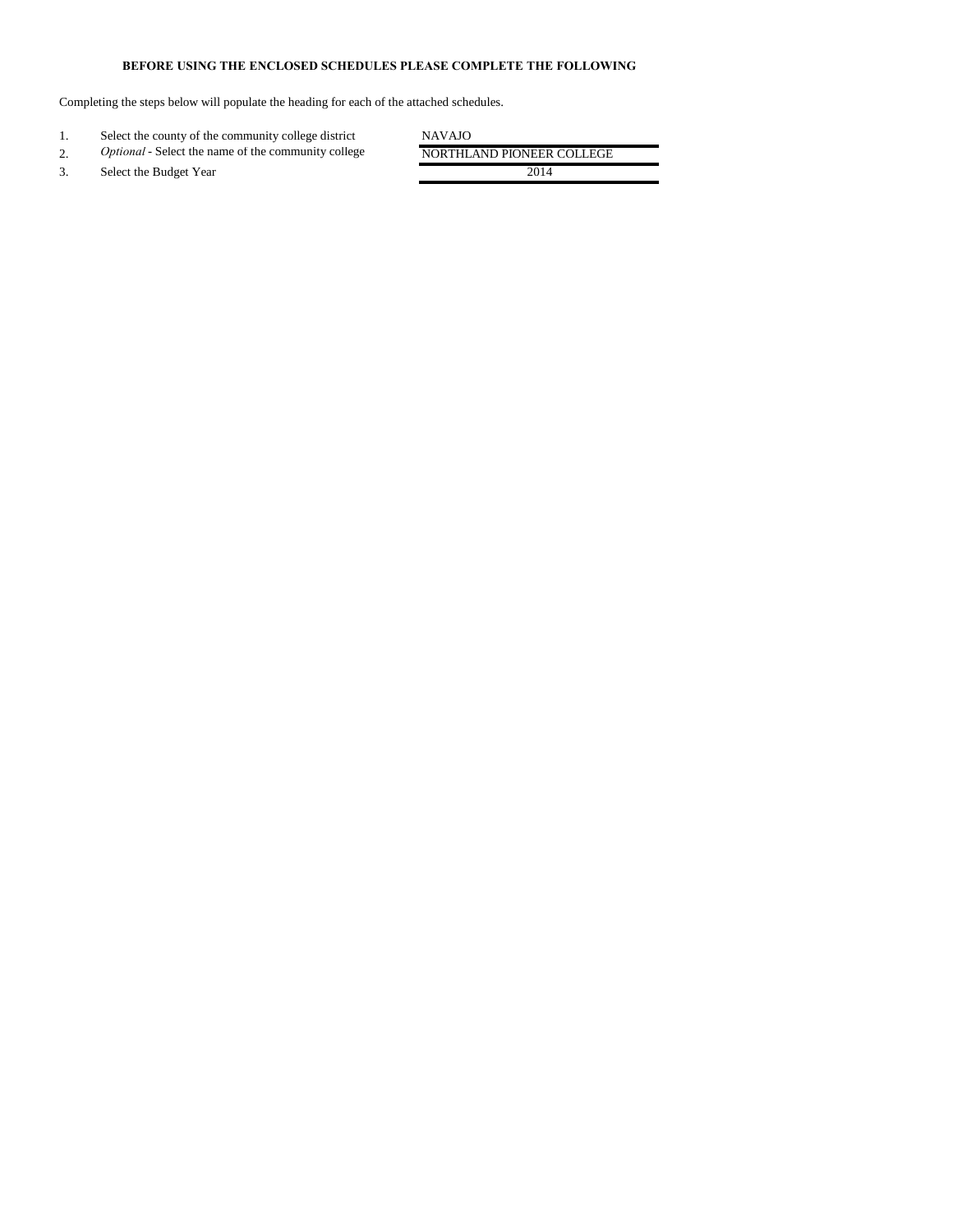**OFFICIAL BUDGET FORMS NAVAJO COUNTY COMMUNITY COLLEGE DISTRICT NORTHLAND PIONEER COLLEGE FISCAL YEAR 2014**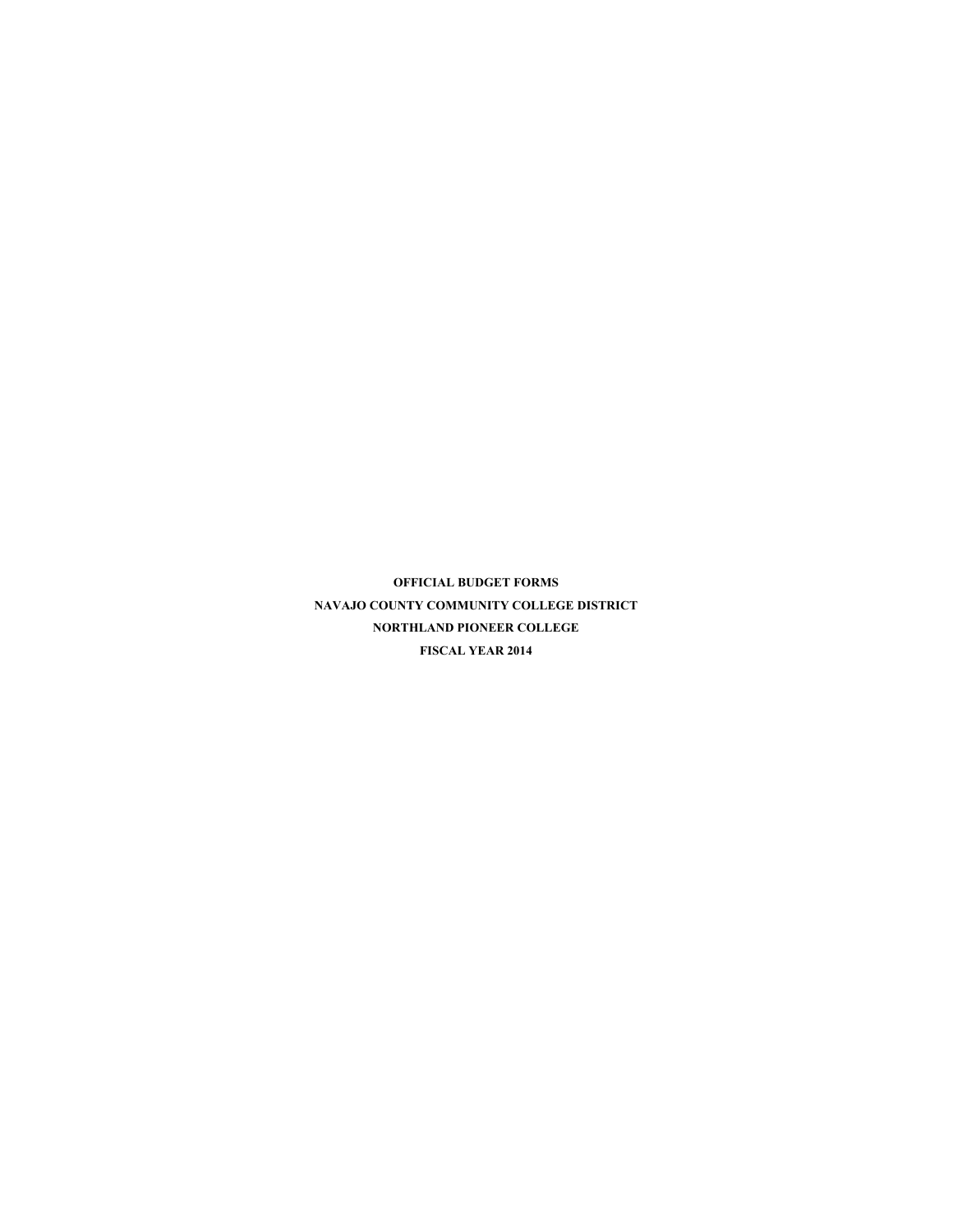## **NAVAJO COUNTY COMMUNITY COLLEGE DISTRICT NORTHLAND PIONEER COLLEGE BUDGET FOR FISCAL YEAR 2014 SUMMARY OF BUDGET DATA**

|     |           |                                                                                                                                        |                                                                       |                                                                             |          | <b>Increase/Decrease</b><br>From Budget 2013<br>To Budget 2014 |                                       |
|-----|-----------|----------------------------------------------------------------------------------------------------------------------------------------|-----------------------------------------------------------------------|-----------------------------------------------------------------------------|----------|----------------------------------------------------------------|---------------------------------------|
|     |           |                                                                                                                                        | <b>Budget</b><br>2014                                                 | <b>Budget</b><br>2013                                                       |          | Amount                                                         | $\frac{0}{0}$                         |
| I.  |           | CURRENT GENERAL AND PLANT FUNDS                                                                                                        |                                                                       |                                                                             |          |                                                                |                                       |
|     | А.        | Expenditures:<br><b>Current General Fund</b><br><b>Unexpended Plant Fund</b><br>Retirement of Indebtedness Plant Fund<br>TOTAL         | 25,432,135<br>12.199.300<br>37.631.435                                | \$<br>24,199,362<br>11,085,000<br>S<br>35,284,362                           |          | 1,232,773<br>1,114,300<br>2,347,073                            | 5.1%<br>10.1%<br>6.7%                 |
|     | <b>B.</b> | Expenditures Per Full-Time Student Equivalent (FTSE):<br><b>Current General Fund</b><br>Unexpended Plant Fund<br>Projected FTSE Count  | 11,560 /FTSE<br>5,545 / FTSE<br>2.200                                 | \$<br>10,083 /FTSE<br>4,619 / FTSE<br>\$<br>2,400                           | \$<br>\$ | 1,477 / FTSE<br>$926$ /FTSE                                    | 14.6%<br>20.1%                        |
| Π.  |           | TOTAL ALL FUNDS ESTIMATED PERSONNEL COMPENSATION                                                                                       |                                                                       |                                                                             |          |                                                                |                                       |
|     |           | Employee Salaries and Hourly Costs<br><b>Retirement Costs</b><br><b>Healthcare Costs</b><br><b>Other Benefit Costs</b><br><b>TOTAL</b> | 14,006,000<br>\$<br>1,623,000<br>1,443,000<br>1,310,000<br>18.382.000 | \$<br>13,536,000<br>1,414,000<br>1,401,000<br>1,278,000<br>\$<br>17,629,000 | \$       | 470,000<br>209,000<br>42,000<br>32,000<br>753,000              | 3.5%<br>14.8%<br>3.0%<br>2.5%<br>4.3% |
| Ш.  |           | SUMMARY OF PRIMARY AND SECONDARY PROPERTY TAX LEVIES AND RATES                                                                         |                                                                       |                                                                             |          |                                                                |                                       |
|     | А.        | <b>Amount Levied:</b><br>Primary Tax Levy<br>Secondary Tax Levy<br><b>TOTAL LEVY</b>                                                   | 13.341.335<br>13,341,335                                              | \$<br>13,167,562<br>S<br>13,167,562                                         | \$       | 173,773<br>173,773                                             | 1.3%<br>1.3%                          |
|     | B.        | Rates Per \$100 Net Assessed Valuation:<br>Primary Tax Rate<br>Secondary Tax Rate<br><b>TOTAL RATE</b>                                 | 1.4769<br>1.4769                                                      | 1.3515<br>1.3515                                                            |          | 0.1254<br>0.1254                                               | 9.3%<br>9.3%                          |
| IV. |           | MAXIMUM ALLOWABLE PRIMARY PROPERTY TAX LEVY FOR FISCAL YEAR 2014 PURSUANT TO A.R.S. §42-17051                                          |                                                                       |                                                                             |          |                                                                | 13,608,093                            |
|     |           |                                                                                                                                        |                                                                       |                                                                             |          |                                                                |                                       |

\$

V. AMOUNT RECEIVED FROM PRIMARY PROPERTY TAXES IN FISCAL YEAR 2013 IN EXCESS OF THE MAXIMUM ALLOWABLE AMOUNT AS CALCULATED PURSUANT TO A.R.S. §42-17051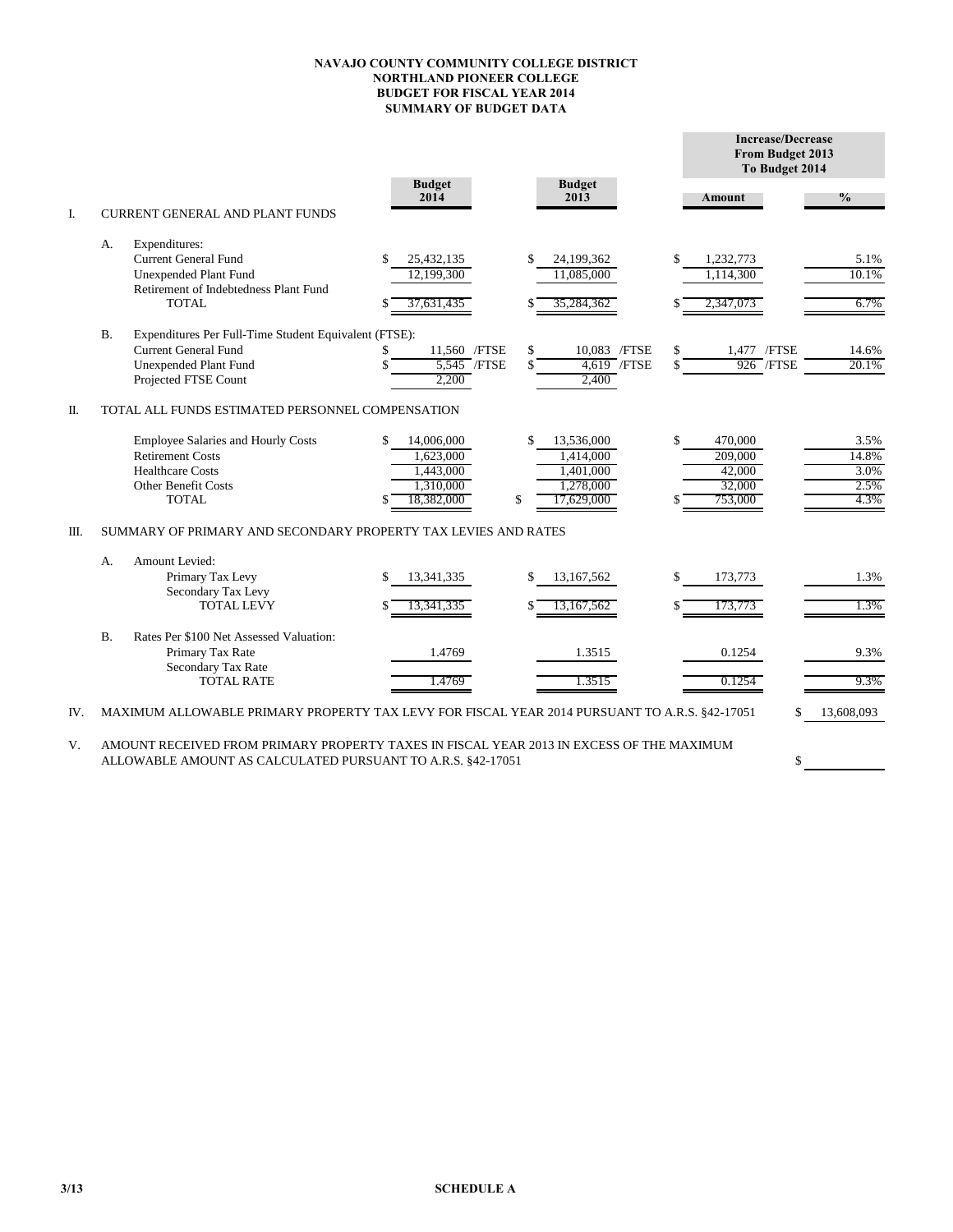## **NAVAJO COUNTY COMMUNITY COLLEGE DISTRICT NORTHLAND PIONEER COLLEGE BUDGET FOR FISCAL YEAR 2014 RESOURCES**

|                                               | <b>CURRENT FUNDS</b>  |  |                |  |            | <b>PLANT FUNDS</b> |               |               |       |       |                |       |                |            |
|-----------------------------------------------|-----------------------|--|----------------|--|------------|--------------------|---------------|---------------|-------|-------|----------------|-------|----------------|------------|
|                                               | Restricted<br>General |  | Auxiliary      |  |            | Unexpended         | Retirement of |               | Other | Total |                | Total | $\%$           |            |
|                                               | Fund                  |  | Fund           |  | Fund       |                    | Plant Fund    | Indebtedness  |       | Funds | All Funds      |       | All Funds      | Increase/  |
|                                               | 2014                  |  | 2014           |  | 2014       |                    | 2014          | 2014          |       | 2014  | 2014           |       | 2013           | Decrease   |
| <b>BEGINNING BALANCES-July 1*</b>             |                       |  |                |  |            |                    |               |               |       |       |                |       |                |            |
| Restricted                                    |                       |  | 700,000 \$     |  |            |                    |               |               |       |       | 700,000        |       | 723,000        | $-3.2%$    |
| Unrestricted                                  | 31,593,000            |  | 978,000        |  | 17,000     |                    | 10,066,000    |               |       |       | 42,654,000     |       | 37,630,000     | 13.4%      |
| <b>Total Beginning Balances</b>               | 31,593,000            |  | 1,678,000      |  | 17,000     |                    | 10,066,000    |               |       |       | 43,354,000     |       | 38,353,000     | 13.0%      |
|                                               |                       |  |                |  |            |                    |               |               |       |       |                |       |                |            |
| <b>REVENUES AND OTHER INFLOWS</b>             |                       |  |                |  |            |                    |               |               |       |       |                |       |                |            |
| <b>Student Tuition and Fees</b>               |                       |  |                |  |            |                    |               |               |       |       |                |       |                |            |
| <b>General Tuition</b>                        | \$<br>$2,955,000$ \$  |  |                |  |            | $\mathbf{\hat{S}}$ |               |               |       |       | 2,955,000      |       | 3,500,000      | $-15.6%$   |
| <b>Out-of-District Tuition</b>                |                       |  |                |  |            |                    |               |               |       |       |                |       |                |            |
| Out-of-State Tuition                          | 100,000               |  |                |  |            |                    |               |               |       |       | 100,000        |       | 100,000        |            |
| <b>Student Fees</b>                           | 700,000               |  |                |  |            |                    |               |               |       |       | 700,000        |       | 700,000        |            |
| Tuition and Fee Remissions or Waivers         | 1,000,000             |  |                |  |            |                    |               |               |       |       | 1,000,000      |       | 1,000,000      |            |
| <b>State Appropriations</b>                   |                       |  |                |  |            |                    |               |               |       |       |                |       |                |            |
| Maintenance Support                           | 1,646,600             |  |                |  |            |                    |               |               |       |       | 1,646,600      |       | 1,689,700      | $-2.6%$    |
| <b>Equalization Aid</b>                       | 5,514,200             |  |                |  |            |                    |               |               |       |       | 5,514,200      |       | 5,367,100      | 2.7%       |
| Capital Support                               |                       |  |                |  |            |                    | 199,300       |               |       |       | 199,300        |       |                |            |
| Property Taxes                                |                       |  |                |  |            |                    |               |               |       |       |                |       |                |            |
| Primary Tax Levy                              | 13,341,335            |  |                |  |            |                    |               |               |       |       | 13,341,335     |       | 13,167,562     | 1.3%       |
| Secondary Tax Levy                            |                       |  |                |  |            |                    |               |               |       |       |                |       |                |            |
| Gifts, Grants, and Contracts                  | 1,600,000             |  | 6,000,000      |  |            |                    |               |               |       |       | 7,600,000      |       | 6,600,000      | 15.2%      |
| Sales and Services                            |                       |  |                |  |            |                    |               |               |       |       |                |       | 350,000        | $-100.0\%$ |
| <b>Investment Income</b>                      | 125,000               |  |                |  |            |                    |               |               |       |       | 125,000        |       | 125,000        |            |
| <b>State Shared Sales Tax</b>                 |                       |  | 400,000        |  |            |                    |               |               |       |       | 400,000        |       | 400,000        |            |
| <b>Other Revenues</b>                         | 200,000               |  |                |  | 406,000    |                    |               |               |       |       | 606,000        |       | 200,000        | 203.0%     |
| Proceeds from Sale of Bonds                   |                       |  |                |  |            |                    |               |               |       |       |                |       |                |            |
| <b>Total Revenues and Other Inflows</b>       | 27,182,135 \$         |  | $6,400,000$ \$ |  | 406,000    |                    | 199.300       |               |       |       | 34,187,435     |       | 33,199,362     | 3.0%       |
|                                               |                       |  |                |  |            |                    |               |               |       |       |                |       |                |            |
| <b>TRANSFERS</b>                              |                       |  |                |  |            |                    |               |               |       |       |                |       |                |            |
| <b>Transfers</b> In                           |                       |  | 600,000        |  | 150,000    |                    | 2,000,000     |               |       |       | 2,750,000      |       | 11,750,000     | $-76.6%$   |
| (Transfers Out)                               | (2,750,000)           |  |                |  |            |                    |               |               |       |       | (2,750,000)    |       | (11,750,000)   | $-76.6%$   |
| <b>Total Transfers</b>                        | (2,750,000)           |  | 600,000        |  | 150,000    |                    | 2,000,000     |               |       |       |                |       |                |            |
|                                               |                       |  |                |  |            |                    |               |               |       |       |                |       |                |            |
| Less:                                         |                       |  |                |  |            |                    |               |               |       |       |                |       |                |            |
| Governing Board Designations                  | (27,955,700)          |  |                |  |            |                    |               |               |       |       | (27, 955, 700) |       | (24, 258, 000) | 15.2%      |
|                                               |                       |  |                |  |            |                    |               |               |       |       |                |       |                |            |
|                                               |                       |  |                |  |            |                    |               |               |       |       |                |       |                |            |
|                                               |                       |  |                |  |            |                    |               |               |       |       |                |       |                |            |
|                                               |                       |  |                |  |            |                    |               |               |       |       |                |       |                |            |
| Total Resources Available for the Budget Year | \$<br>28,069,435 \$   |  | 8,678,000 \$   |  | 573,000 \$ |                    | 12,265,300    | $\mathbf{\$}$ |       |       | 49,585,735     |       | 47,294,362     | 4.8%       |

\*These amounts exclude amounts not in spendable form (i.e., prepaids, inventories, and capital assets) or amounts legally or contractually required to be maintained intact.